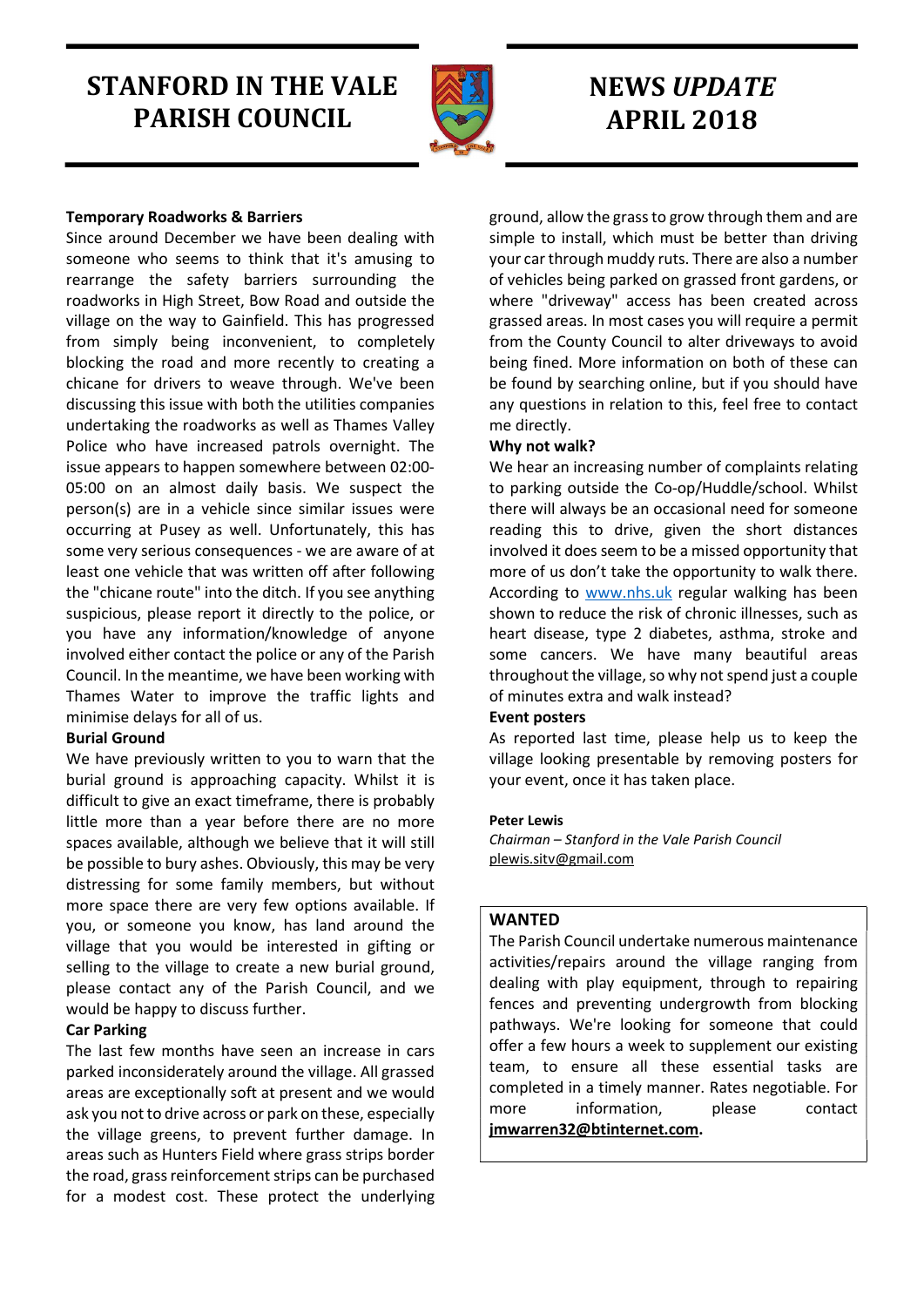# .Annual Parish Meeting To be held on Thursday 26<sup>th</sup> April Small Village Hall at 7.30 pm All welcome

# Stanford in the Vale Public Purposes Charity (PPC) Report for April 2018

The Public Purposes Charity Trustees met on 1<sup>st</sup> February 2018.The Trustees were pleased to co-opt Caryl Oliver as a new member. The 2018 list of PPC Trustees is now as follows~;

Chairman, Dr Roger Griffin, Clerk/Correspondent, Dr David Axford, P K. Campbell-Cave, P. Corrigan, J. Gardner, W. Grant, J. Grinsted, A. Higgins, M. Macfarlane, Caryl Oliver and A. Robinson.

The Trustees recalled supporting the Community Bus Committee in its purchase of a new bus many years ago and welcomed the recent donation of over £25k from the Community Bus Committee which has now wound up. It was decided to invest a further £15k into the CCLA portfolio.

The following Grants have been offered:

- The offer of up to £10,000 support towards burying overhead power cables in the QEII Recreation field requested by the Parish Council remains outstanding.
- A request from the  $1<sup>st</sup>$  Stanford in the Vale Scout Group to purchase catering equipment in the sum of £1,500 matching support to their other funds was approved.
- A request by the 1st SitV Scout Group Fundraiser for £638 one-third support to purchase a car trailer for use on camping trips was also approved.
- An offer of £6,423 was made to the St Denys Parochial Church Council (PCC) to enable the church clock to be refurbished in situ.

### Allotments:

The hedges of the allotments have now been trimmed.

The waiting list for this year is now about 7 villagers. Some allotments are still awaiting allocation.

All allotment holders have been sent invoices for the coming year. Please note that any that have not been paid by the end of March may be re-allocated to those on the waiting list.

Any parishioner who wishes to have his or her name added to the allotment waiting list should please contact Paul Corrigan on 01367 718 325.

# Villagers are reminded again of the PPC Trust Scheme Statement:

"The Trustees shall apply the income of the Charity for the general benefit of the inhabitants of the

Parish of Stanford in the Vale." The Trustees interpret this with the hope that their grants will improve and strengthen the community spirit within Stanford-in-the-Vale by providing a source of finance for projects that will benefit the parish.

Success of course depends on such projects being brought forward. The village organisations and societies which feel the need to improve their facilities are encouraged to make grant requests.

The Trust continues to have around £25,000 per year available for grants. Grants are made for specific projects, normally for durable items. Grant Applications are made to the Trustees through the Hon. Clerk/Correspondent, who can supply the latest up-dated Grant Application Forms on request either by e-mail or hard copy. (Tel: 01367 718 480 or email dnax@btinternet.com )

# Stanford in the Vale Neighbourhood Plan- latest update

Concerned about the number of houses that were being built, this parish decided it needed a Neighbourhood Plan and the volunteer Neighbourhood Plan Steering Committee has been working towards completing this task since 2014. Please look at our website www.sitvnp.com where you will find all the information we have gathered so far, including records of public consultations, reports and other evidence plus agendas and minutes of our regular meetings.

So why have a Neighbourhood Plan?

We all want to protect and enhance what is good about our parish of Stanford in the Vale, improve facilities and services and have a positive influence on future development. A Neighbourhood Plan (NP) is an important way to do this:

- It will carry real weight in future planning matters.
- It can help direct where new homes, shops, offices, leisure facilities, schools and other development should be built and what they should look like.

Our vision is to be "One of the best places in the south of England in which to live, work and play".

The last report in this newsletter mentioned the Stanford Wildlife Assessment Team (SWAT), sustainability appraisal and the primary school. We can now provide you with a further update on these topics, as follows;

Members of SWAT have provided a wealth of important wildlife related evidence supporting the conservation of Green Spaces in and around the village and parish. A report of their findings will be shared at the Annual Parish Meeting on Thursday 26th April, 7pm (Small Village Hall) and a more detailed display is planned for the Summer Festival.